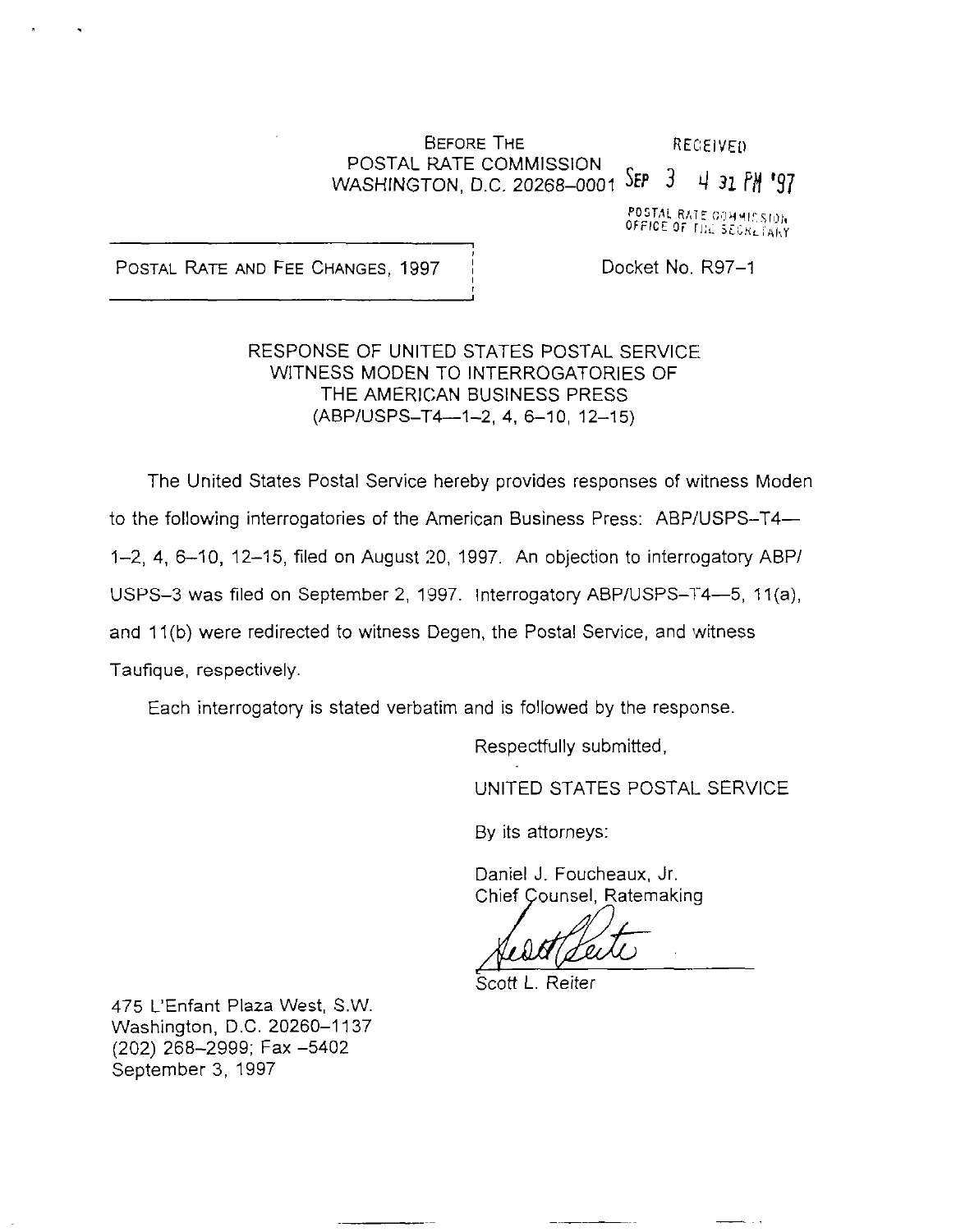#### ABPIUSPS-T-4-1

On p. 1 of your testimony, you state that your office, among other things, evaluates "the impact of programs and plans outside of Operations."

Please clarify what you mean by evaluation of "programs and plans outside of Operations" when you are the Manager, Operational Requirements within the office of Operations Support. [emphasis added]

#### Response:

In my current position, I am responsible for identifying and evaluating the

potential operational impacts of programs and plans developed by other

functional areas within the Postal Service and to pass that information along to

the field operating units to help prepare for those impacts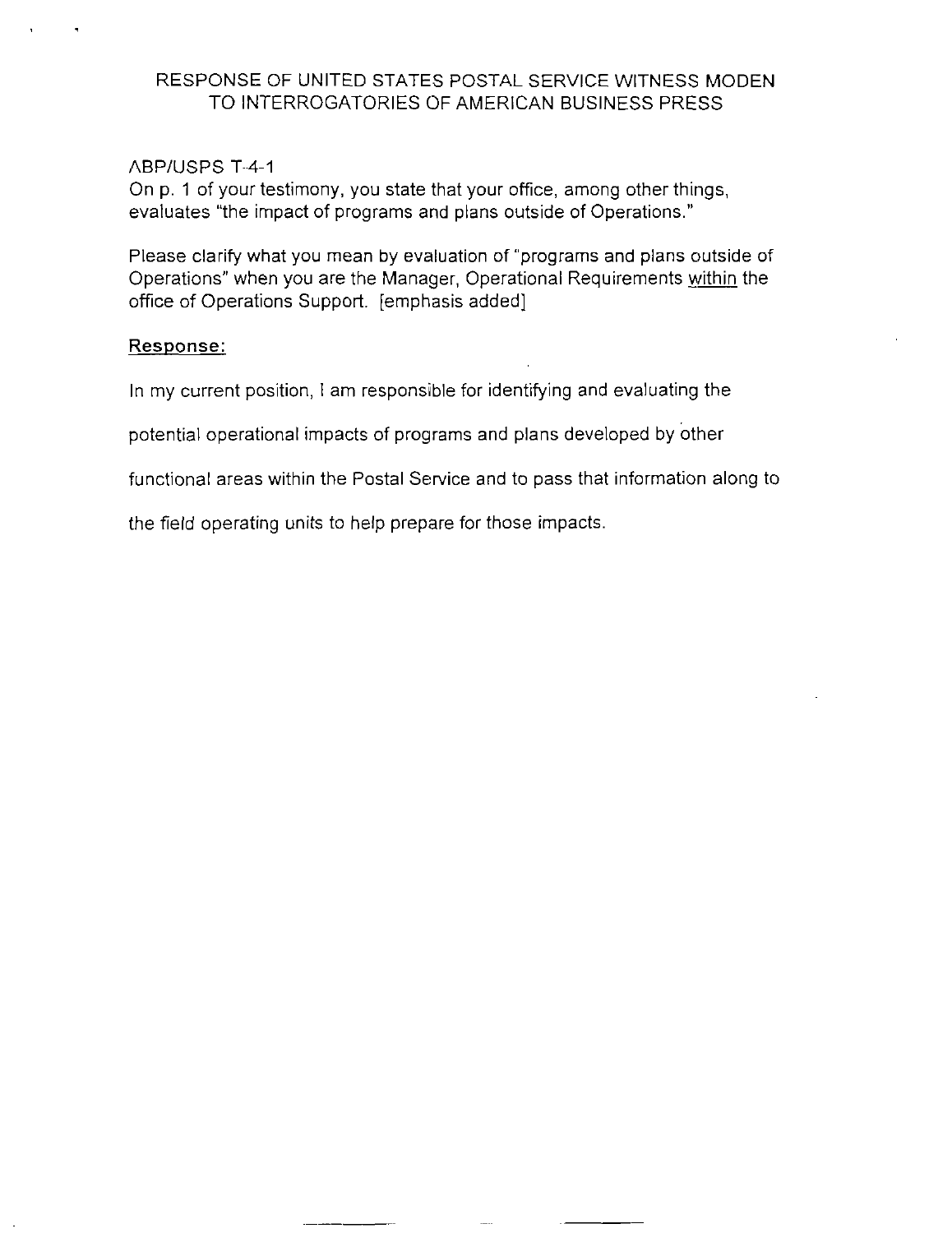#### ABPIUSPS-T-4-2

Please produce for inspection a copy of the "Corporate Automation Plan", referred to in paragraph one, p. 1 of your testimony.

#### Response:

The Corporate Automation Plan is being filed as Library Reference H-246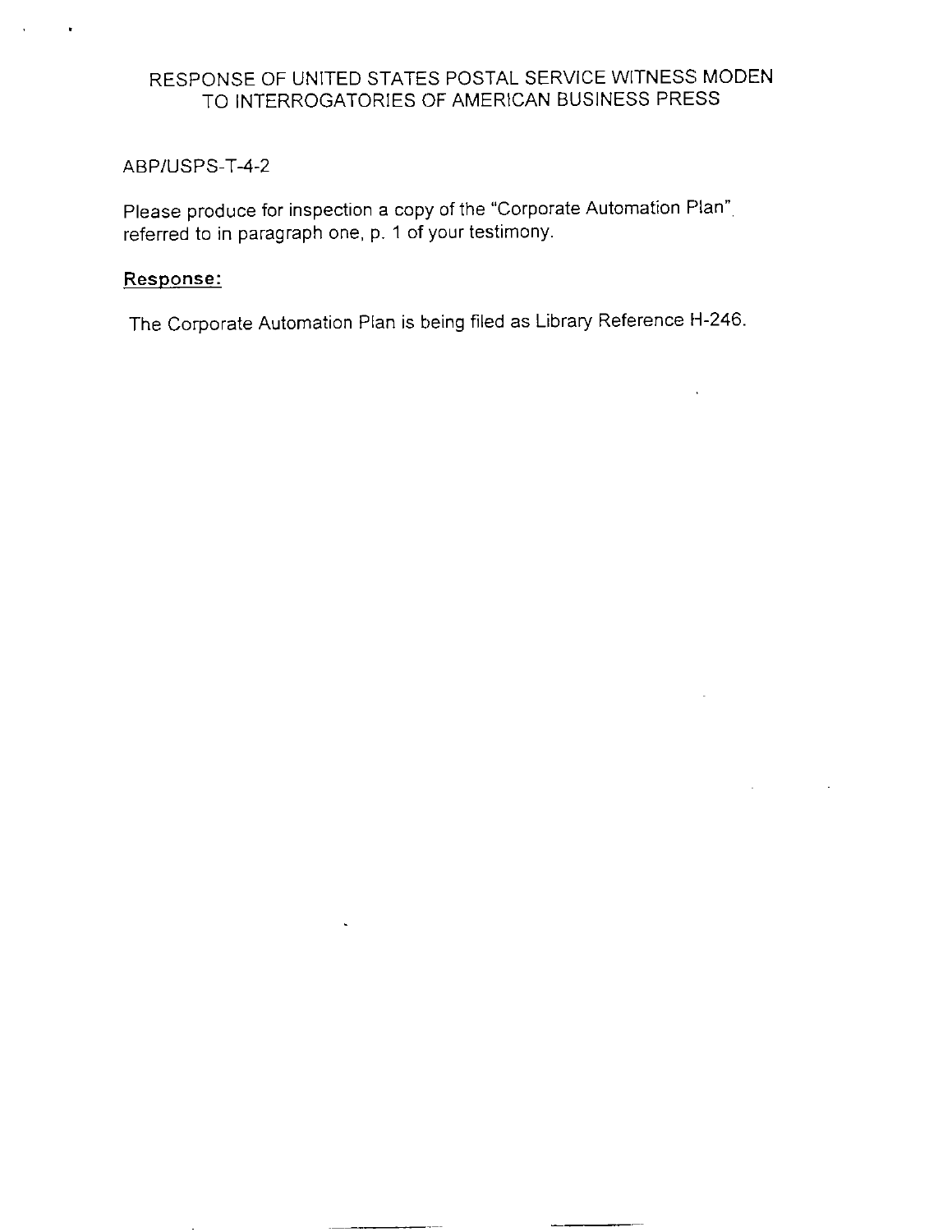#### ABPIUSPS-T-4-4

[a] Please confirm (1) that prior to January 1, 1997, periodical mailers that qualified for bar-code (ZIP +4) discounts were allowed to mail both automationqualified and non-automation pieces together in packages otherwise properly prepared, as long as the number of pieces that did not qualify for the bar-code discount did not exceed 15% of the pieces of the total mailing and (2) that the pieces in such mailings that did have  $ZIP +4$  Codes qualified for bar-code discounts in effect prior to January 1, 1997.

[b] Please confirm that the Classification Reform Implementation Standards published as a "Final Rule" in the March 12, 1995 Federal Register mandated that, effective July 1, 1996, all pieces that a periodical publisher claimed for automation (bar-code discount) rates must show 100% valid delivery point or ZIP +4 bar-codes, or all of the pieces in the mailing would be denied automation discounts.

[c] Please confirm that USPS received comments from publishers about the rule described in part [b] above that this 100% standard could eliminate large volumes of more finely presorted periodical pieces, that there could be a decrease in the volume of bar-coded periodical pieces and that USPS cannot supply correct bar-codes for all addresses to which periodicals are mailed.

[d] Please confirm that the implementation date of July 1, 1996 for 100% ZIP +4 addressing for a mailing of periodicals to qualify for bar-code discounts was deferred by USPS to January 1, 1997, while between July 1 and December 31, 1996 up to 10% of the pieces in an automation periodicals mailing of flat-size pieces could bear a five-digit ZIP Code, such five-digit pieces being allowed to be combined and presorted with the balance of the mailing, paying nonautomation periodical rates.

[e] Please explain the reason USPS delayed the effective date of the 100% ZIP Plus 4 rule for periodical automation pieces from July 1, 1996 to January 1, 1997.

[fj Did you, other USPS managers that report to you, and/or senior USPS management continue to receive information, by meeting, correspondence and phone calls from publishers and their associations prior to and after the January 1, 1997 effective date for 100% ZIP Plus 4 bar-coding, that the standard was impossible to comply with, would adversely affect service, degrade levels of presort, and impede efforts to bar-code as many periodicals as possible. If your answer is affirmative, describe what actions USPS has since taken, including actions you have taken, to correct these difficulties.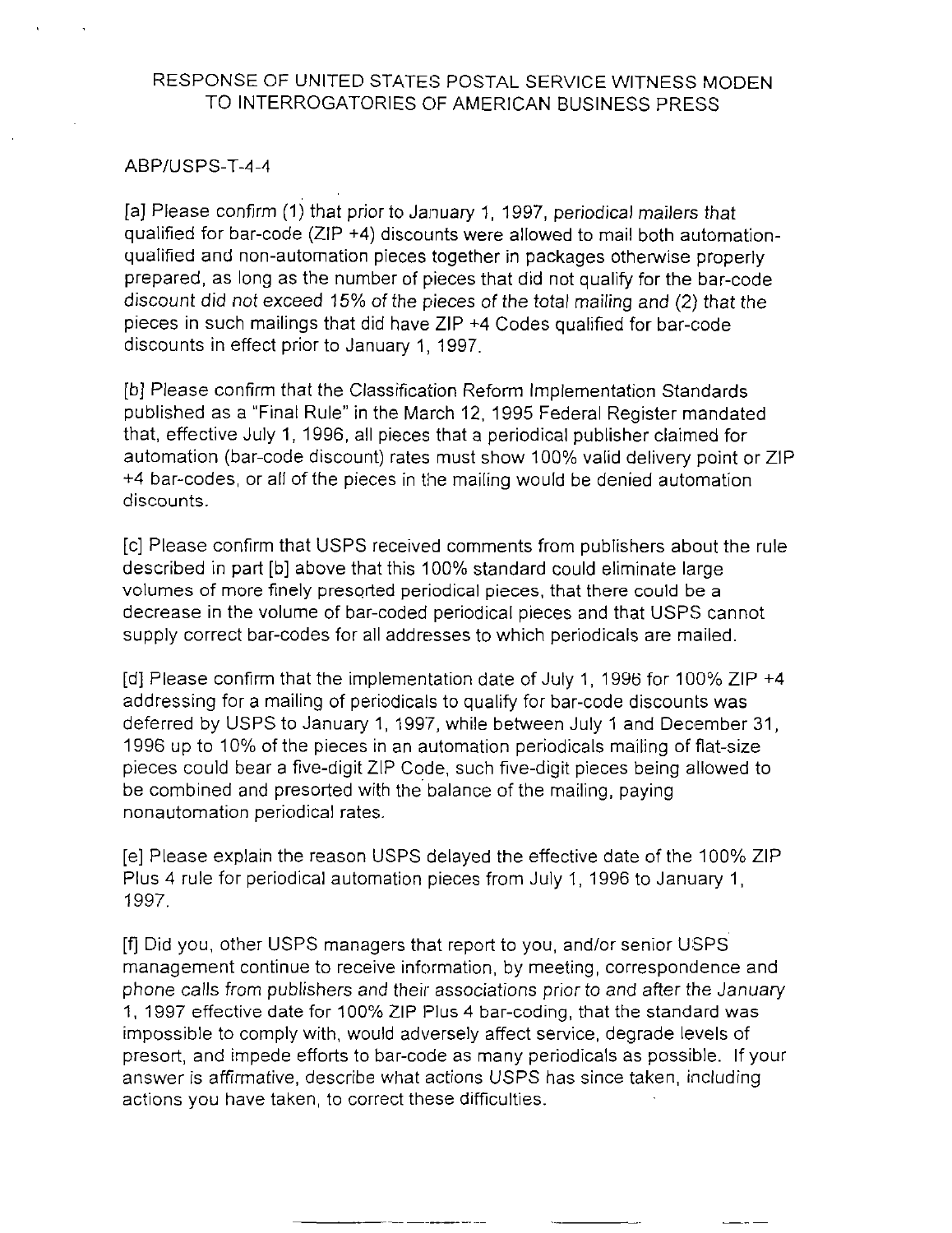[g] Do problems raised by publishers about their ability to attain 100% ZIP Plus 4 codes continue at present?

[h] will the 100% ZIP Plus 4 mandate for periodical mailings will be achieved in the test year? Please explain affirmative or negative answer.

[i] If your answer to part [h] is negative, will five-digit pieces segregated from properly bar-coded pieces in the same mailing be manually distributed if the fivedigit pieces are machinable?

#### Response:

a. Not confirmed. This response is limited to the requirements for flats

barcoded or automation rates since your question referred to barcode ZIP+4 discounts and letter mail requires delivery point barcodes

From July 1, 1996 through December 31, 1996, 90% of the pieces in an automation rate Regular Periodicals mailing were required to bear a ZIP+4 or delivery point barcode. From October 6, 1996 through December 31, 1996, at least 90% of the pieces in an Preferred Periodicals automation rate mailing were required to bear a ZIP+4 or delivery point barcode.

b. Not confirmed. The implementation rules in the March 12, 1995, Federal Register stated that all flat-size Regular Periodicals automation rate mailings must consist of 100% ZIP+4 or delivery point barcoded pieces, that had been matched to a current Postal Service ZIP+4 code database using CASScertified address matching software within 6 months prior to the date of the mailing. Although not stated in the Federal Register final rule, normal acceptance procedures were in effect at the time the 100% ZIP+4 or delivery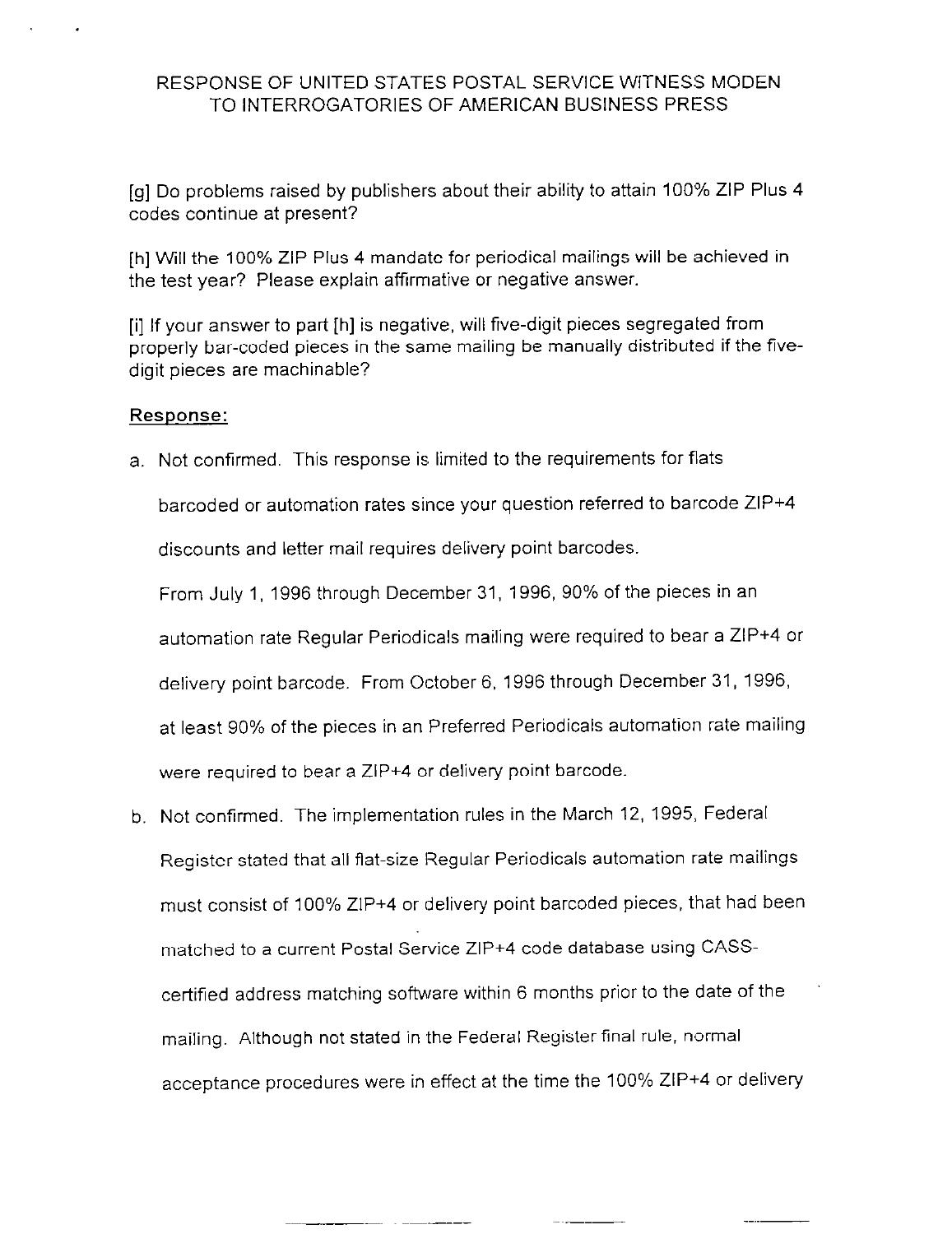point barcoded pieces rule was placed in effect. These acceptance procedures allow some tolerance for all types of errors, including absence of a ZIP+4 or delivery point barcode in a flat-size automation rate mailing, before assessing postage at higher rates.

- c. Confirmed.
- d. Confirmed for Regular Periodicals. See my response to (a) above for Preferred Periodicals.
- e. The Postal Service was aware that Periodicals mailers did not have the same period of advance notice of the 100% barcoding rule as First-Class and Standard mailers, and desired to provide Periodicals mailers a comparable period of time in which to prepare to meet that requirement.
- f. Yes. The Postal Service does not agree that the requirement is impossible to comply with. The 100% ZIP+4 or delivery point barcoding standard for flatsize mailings (100% delivery point barcoded for letter-size mailings) requires that mailers separate pieces that bear qualifying barcodes from pieces that do not, and prepare these two groups of mail as two separate mailings. Accordingly, pieces for which mailers are unable to obtain a ZIP+4 or delivery -point barcode are not excluded from the mail, but are sorted separately from pieces qualifying for automation rates. In fact mailers have been complying with this requirement since January 1 of this year. Also, since implementation of the 100% barcoding requirement, the number of barcoded rate pieces has increased. The Postal Service agrees that separate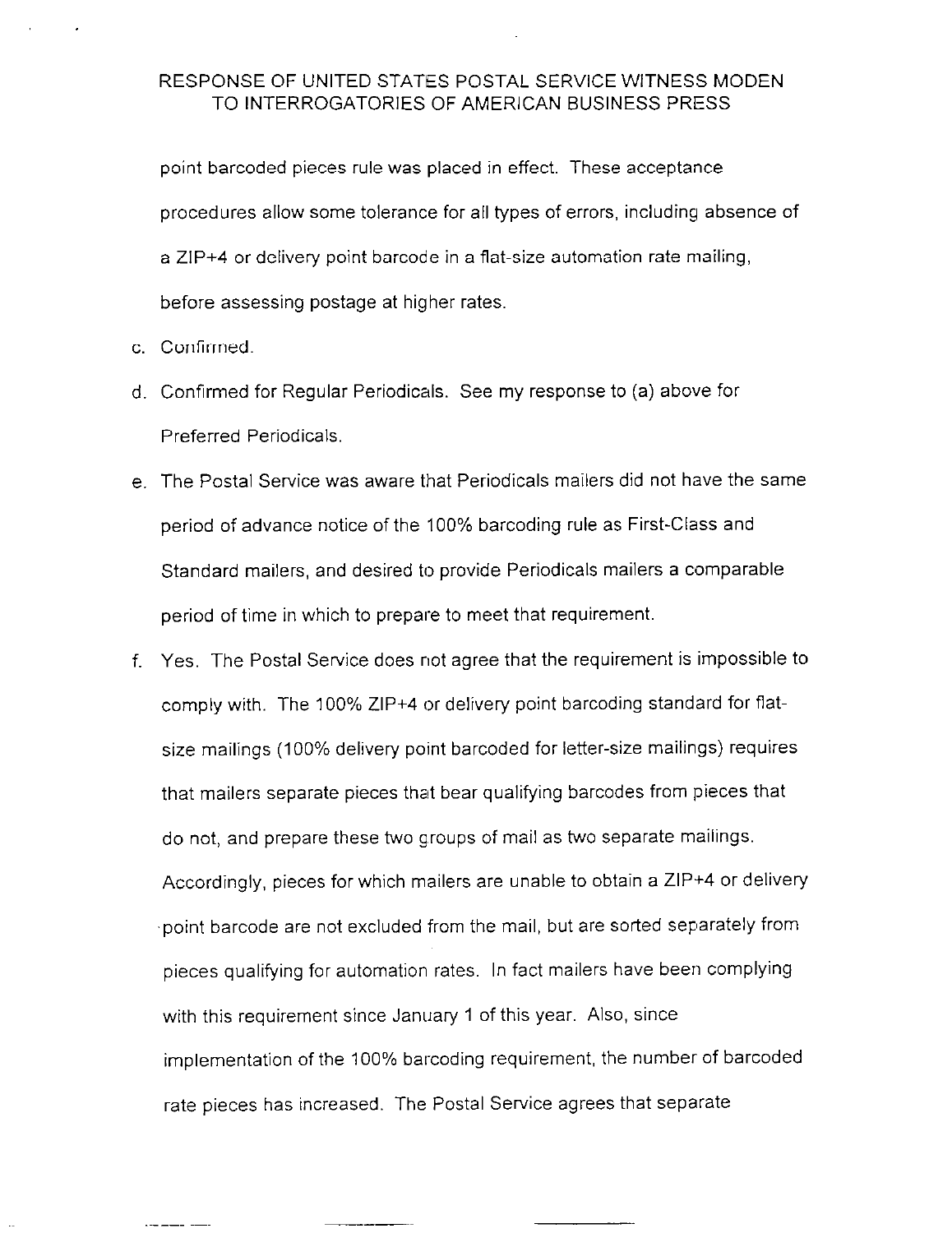automation and nonautomation mailstreams may cause a loss of presort level, and therefore some loss of discounts for mailers. However, it believes that the added efficiencies of a 100% ZIP+4 or delivery point barcoded mailstream for flats, and a 100% delivery point barcoded mailstream for letters offsets any loss of presort density.

In terms of service issues, the Postal Service does not know with any certainty the exact causes of the service problems some mailers are experiencing. The July 1, 1996, Classification Reform presort requirements were vastly different from previous presort requirements. Some of the changes follow. There was a change in distribution networks from state distribution centers (SDCs) to area distribution centers (ADCs). Optional city package and sack preparation levels were eliminated as were SCF packages and sacks. Except for automation letters, the minimum number of pieces in a package was 6 pieces, and each sack was required to contain at least one 6 piece package. Automation preparation for letters required a minimum of 150 pieces to a required tray sortation level. Pallet sortation requirements were also revised.

In response to service issues, the Postal Service, effective October 1, 1996, revised packaging and sacking requirements for Periodicals non-letter size pieces to allow preparation of packages of fewer than 6 addressed pieces when packaged to the carrier route, 5-digit, or 3-digit level, and properly placed in carrier route, 5-digit carrier route, 5-digit, or 3-digit sacks. The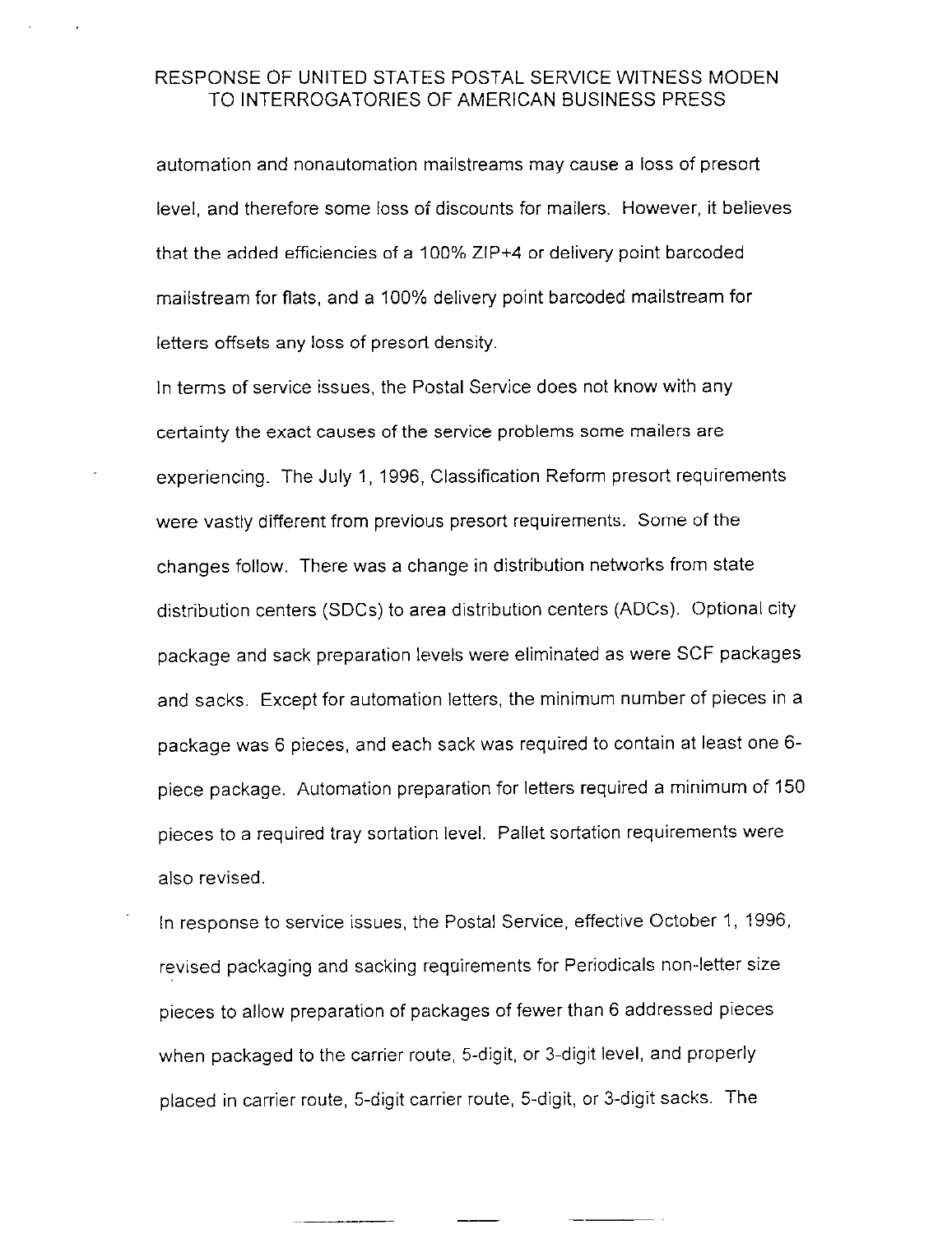Postal Service also allows pure barcoded and pure non-barcoded packages of flats to be placed in the same sack. The Postal Service also plans to propose reinstituting preparation of an SCF sack for nonletter-size pieces (but not an SCF package). The Postal Service is also investigating further changes to palletization rules. In addition, a Mailers Technical Advisory Committee (MTAC) work group has been formed to study service issues for Periodical publications. This work group consists of both Postal Service personnel and mailers. In addition, an Address Coding Enhancement Work Group has been established under MTAC and has had an initial meeting. This group is tasked with identifying barriers to achieving 100% delivery point barcoding, and developing solutions to those barriers.

- g. Yes, addressing issues remain and are being jointly worked on by industry and USPS as described in (f) above.
- h. As described in my answer to part  $(f)$  above, the mandate applies to the physical pieces in a barcoded mailing. That requirement is already being met and will continue to be met in the test year. Efforts towards achieving 100% ZIP+4 coding of all address lists are ongoing and I do not expect that all addresses will be 100% ZIP+4 coded in the test year.
- i. That will depend on the destination of those pieces, i.e., the availability of FSMs and whether or not they are destined to zones with fewer than 10 routes, etc. Flats destined to zones with fewer than 10 routes are planned to be manually sorted to the carrier route level.

 $\sim$  -  $\sim$  -  $\sim$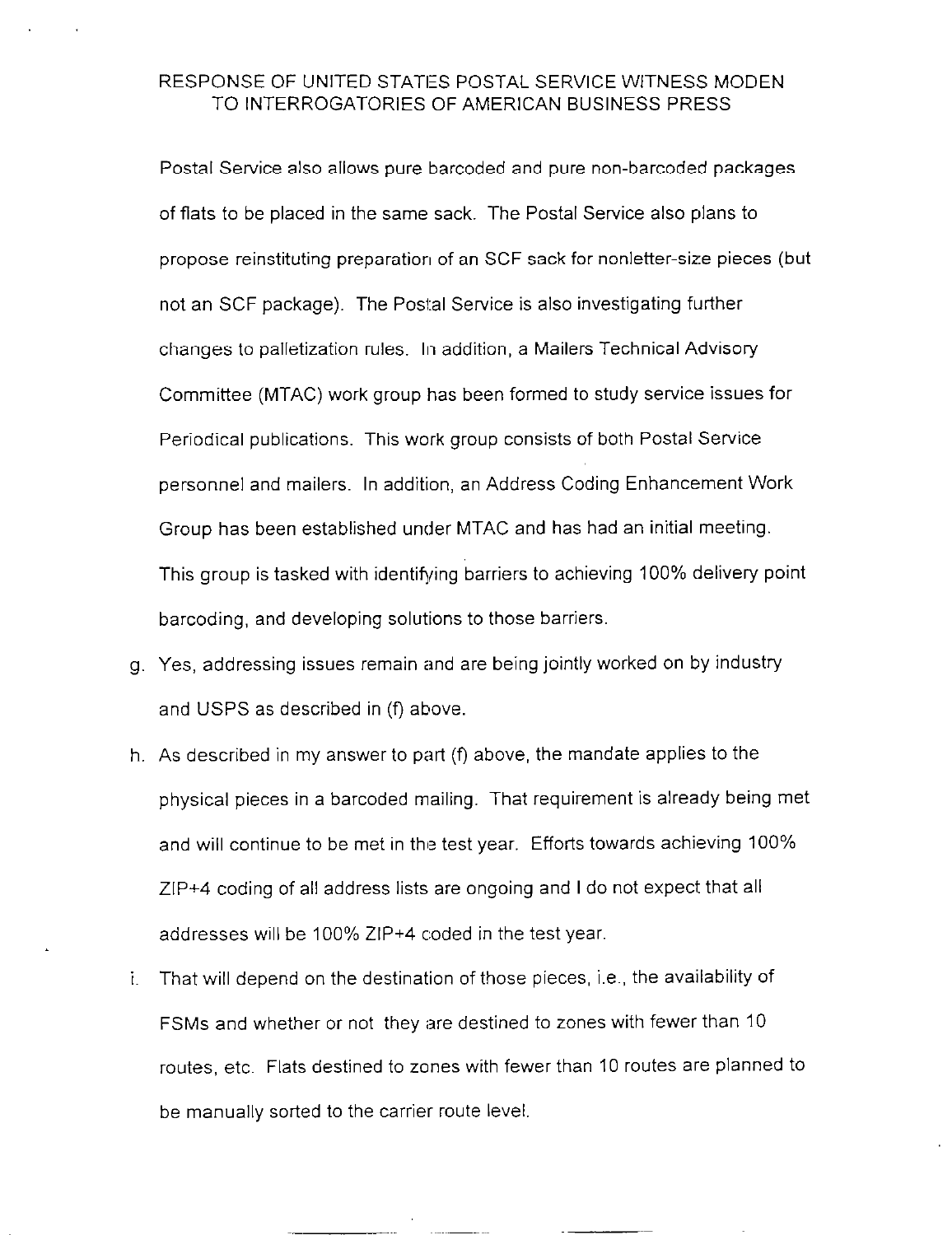#### ABPIUSPS-T-4-6

In describing the MPFSM 1000 machine on p. 10 your testimony, you state that "nearly all" flats non-machinable on the FSM 881 can be processed on the FSM 1000.

[a] Please describe as completely as possible kinds of flats (e.g., pieces over one pound, tabloids, etc.) that currently are "non-machinable."

[b] What is the total volume of non-machinable periodical pieces that the FSM 881 cannot process? How many periodicals or periodical pieces currently are non-machinable because they exceed the maximum length limit of 15" prescribed by DMM SC820.3b?

#### Response:

a. Flats that do not meet the standards listed in sections C820.2.0 through

C820.7.0 of DMM 52 are non-machinable.

b. The total number of non-machinable Periodical flats that cannot be processed

by the FSM 881 is not known. Similarly, the number of Periodicals that are

currently non-machinable because they exceed the maximum length limit of

15" is not known.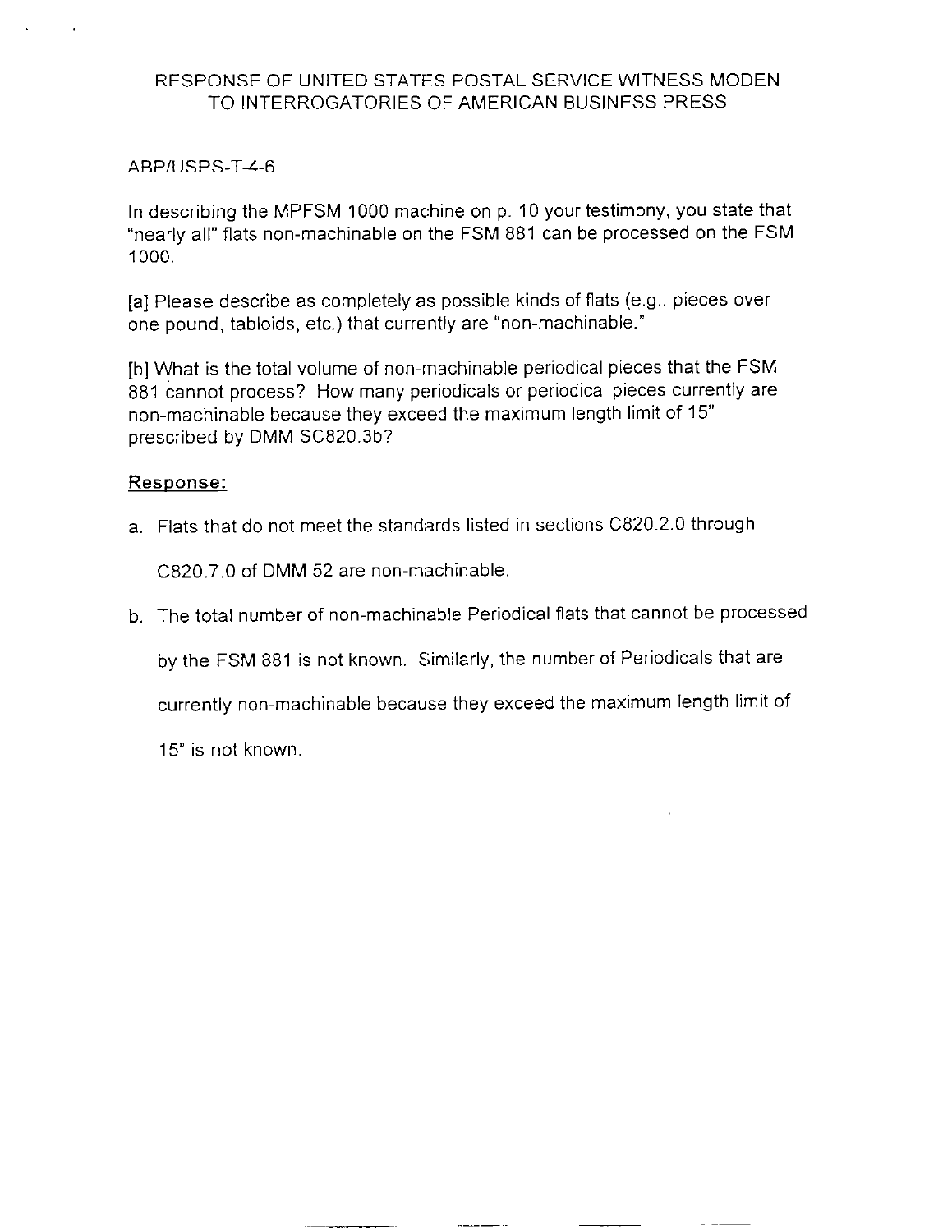#### ABPIUSPS-T-4-7

Is there an inconsistency between the number you cite of 58.8% (through A/P 9, FY 1997) of all non-carrier route flats that are bar-coded (p. 10, line 12) and the figure of 28% that you cite on p. 10, line 29? Please clarify the meaning of these different percentages.

#### Response:

No. The two numbers are related to two different indicators. The 58.8% number

reflects the total number of non-carrier route flats that are barcoded by mailers.

The 28% number reflects the percentage of total incoming secondary processing

that was performed with barcode readers on the flats sorter. As I mentioned at

page 13, lines 26 through 30 of my testimony, only the zones with ten or more

routes receive incoming secondary processing on the flat sorter.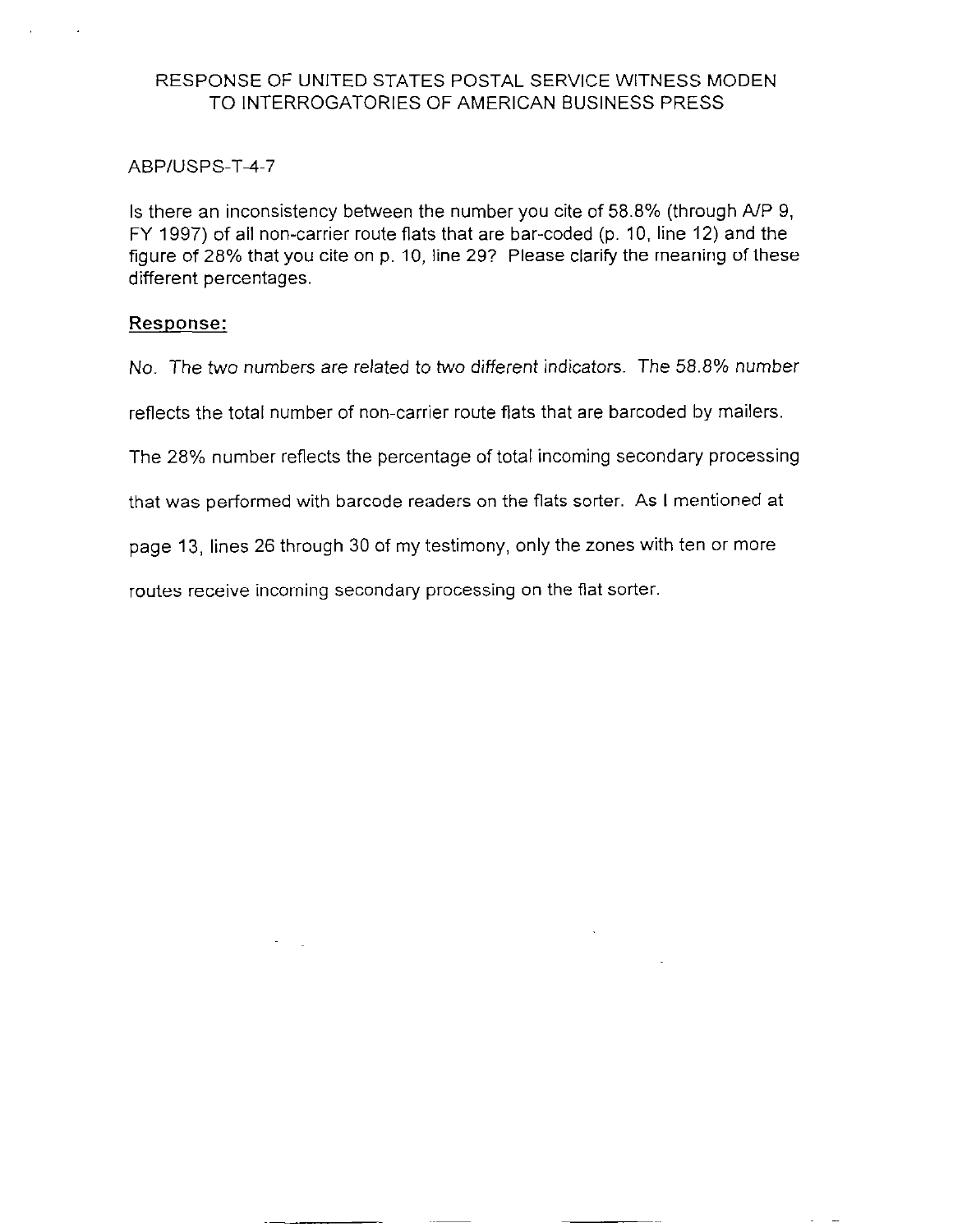## ABP/USPS-T-4-8

[a] At page 10, you state that the percentage of flat mail that is barcoded has increased since "Classification Reform." Is it your testimony that the classification changes to which you refer caused a substantial part of that growth? Please explain.

[b] To what classes and subclasses does your statement about the increased percentage of barcoded flat mail apply?

#### Response:

a. Yes. Trends reflect that much of the growth in barcoded flats coincided with

the implementation of Classification Reform.

b. All classes,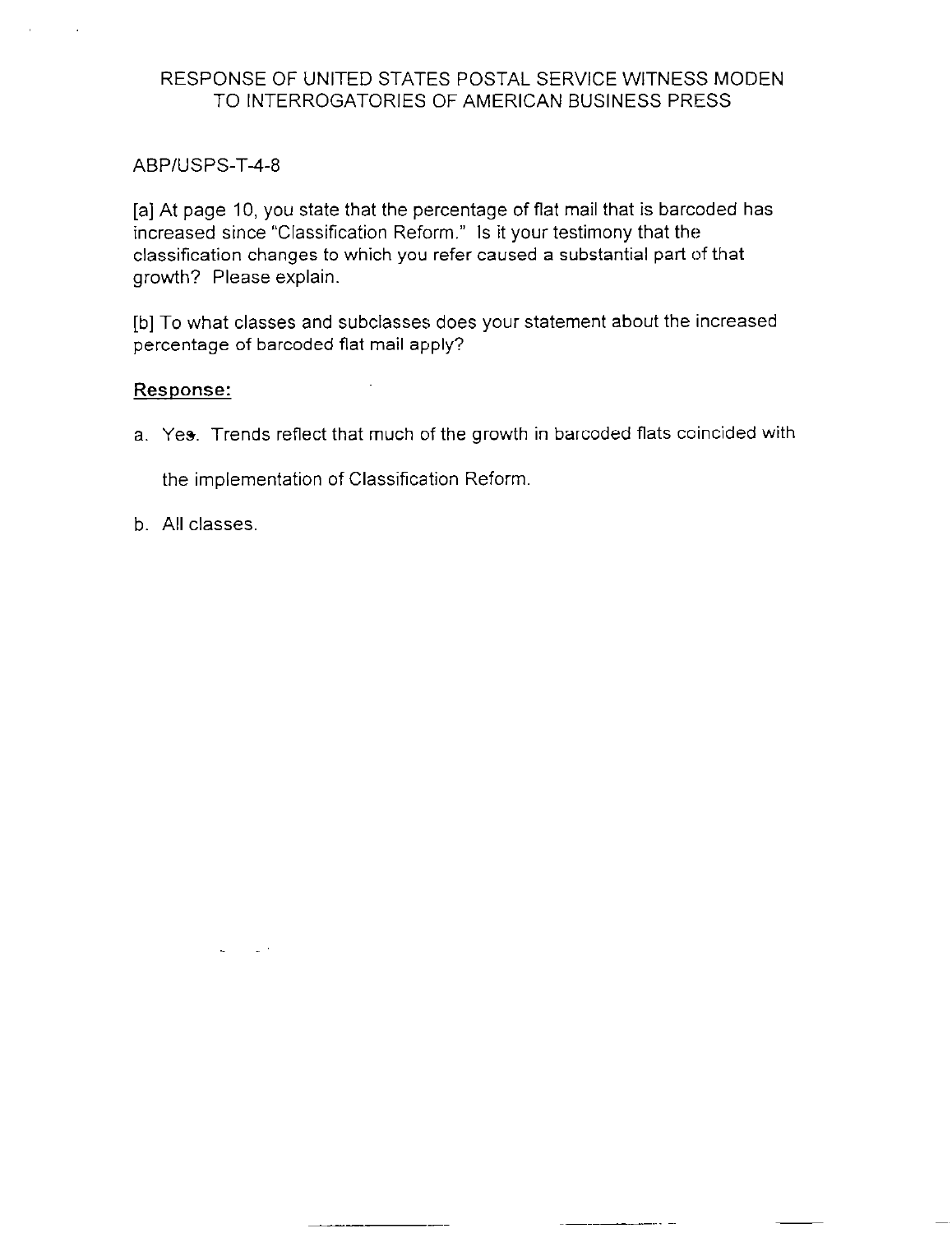#### ABP/USPS-T-4-9

At page 10, lines 10-12, you provide the percentage by which barcoded flat mail has increased. Please provide the equivalent percentages by class and subclass.

#### Response:

As a clarification, at page 10, lines 10-12, I provide the percentage of all non-

carrier route flats that were barcoded for the Fiscal Years of 1995 through AP 9,

1997. These percentages do not represent the percentage growth for each time

period. The percentages of growth in barcoded flat mail through AP 9, Fiscal

Year 1997, compared to the same period in Fiscal Year 1996, were 250% in First

Class, 21.6% in Periodicals, and 50.8% in Standard.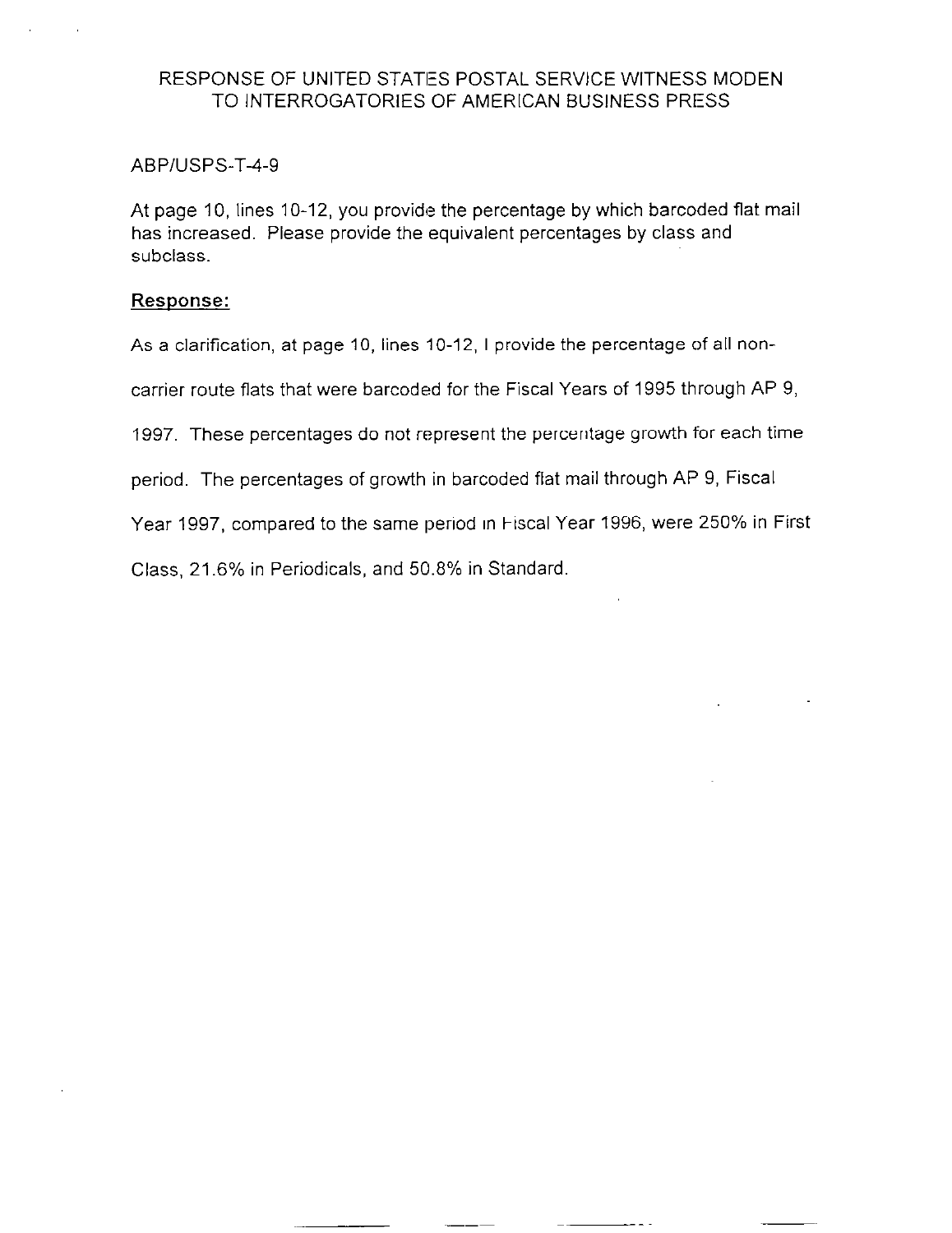#### ABPIUSPS-T-4-10

At page 10 you describe the deployment of FSM 1000s, and at page 13 you discuss the possible deployment of barcode readers for those sorters. Please update this testimony and continue to do so throughout the case.

## Response:

There have been no new developments in regards to the deployment of barcode

readers on the FSM 1000s since my original testimony was filed.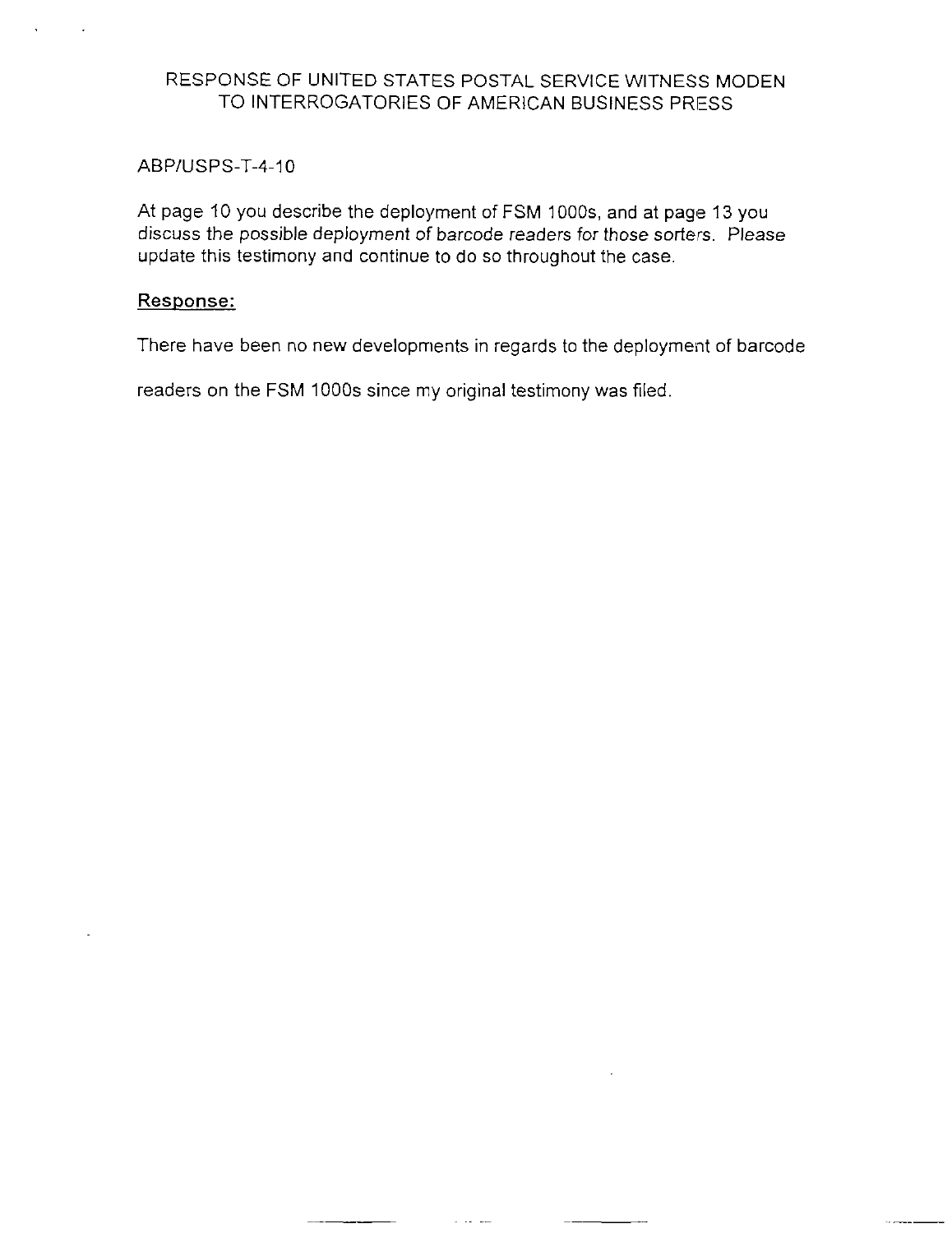#### ABP/USPS-T-4-12

[a] In reference to your discussion  $(p. 13,$  lines 20-24) about bar-code readers added to FSM IOOOs, do you disagree with public statements made by USPS officials that deployment of bar-code readers will begin in FY 1998, as contrasted with your use of the phrase "could begin in Fiscal Year 1998"?

[b] Why has management not yet asked the Governors to approve FY 1998 deployment of bar-code readers for FSM 1000 [DMA/USPS-T4-8 (F)]?

## Response:

a. Without a specific reference to the public statements to which you refer, I see

no reason to conclude that there is any disagreement. I assume that the

unnamed officials you cite are describing postal management's plans. The

language in my testimony was intended to recognize that deployment of the

barcode readers cannot occur until formally approved by the Board of

Governors, which has not yet occurred

b. Field testing of a barcode reader on the FSM 1000 must be complete before a formal recommendation can be scheduled to be brought to the Board of Governors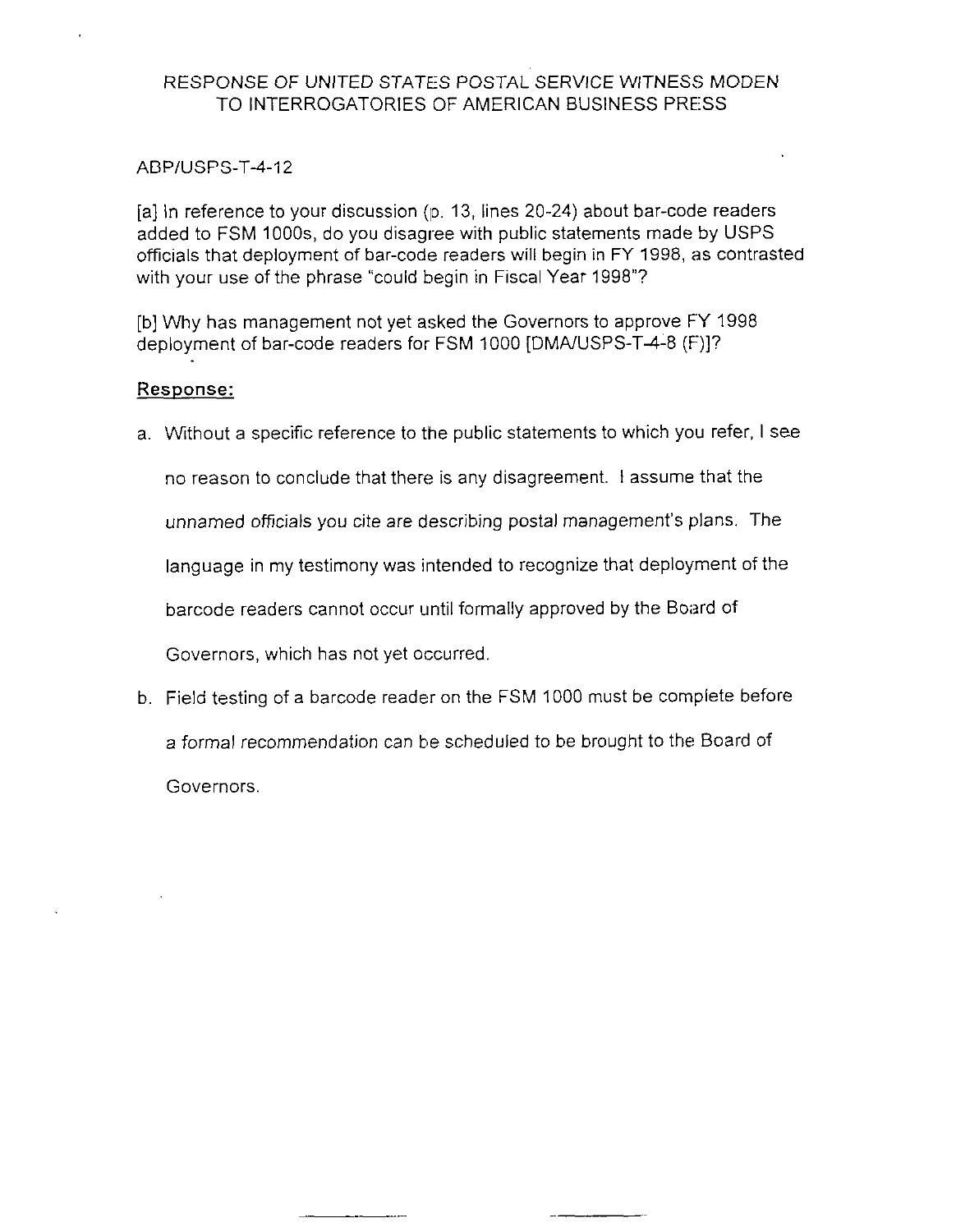#### ABPIUSPS-T-4-13

Please provide now, or when available, copies of all contracts for the manufacture and deployment of bar-code readers designed for attachment to FSM 1000 machines.

#### Response:

 $\cdot$ 

No contracts have been let for manufacture and deployment of barcode readers

 $\sim$   $-$ 

 $\overline{\phantom{a}}$ 

 $\overline{\phantom{a}}$ 

 $\overline{\phantom{a}}$ 

for FSM 1000 machines.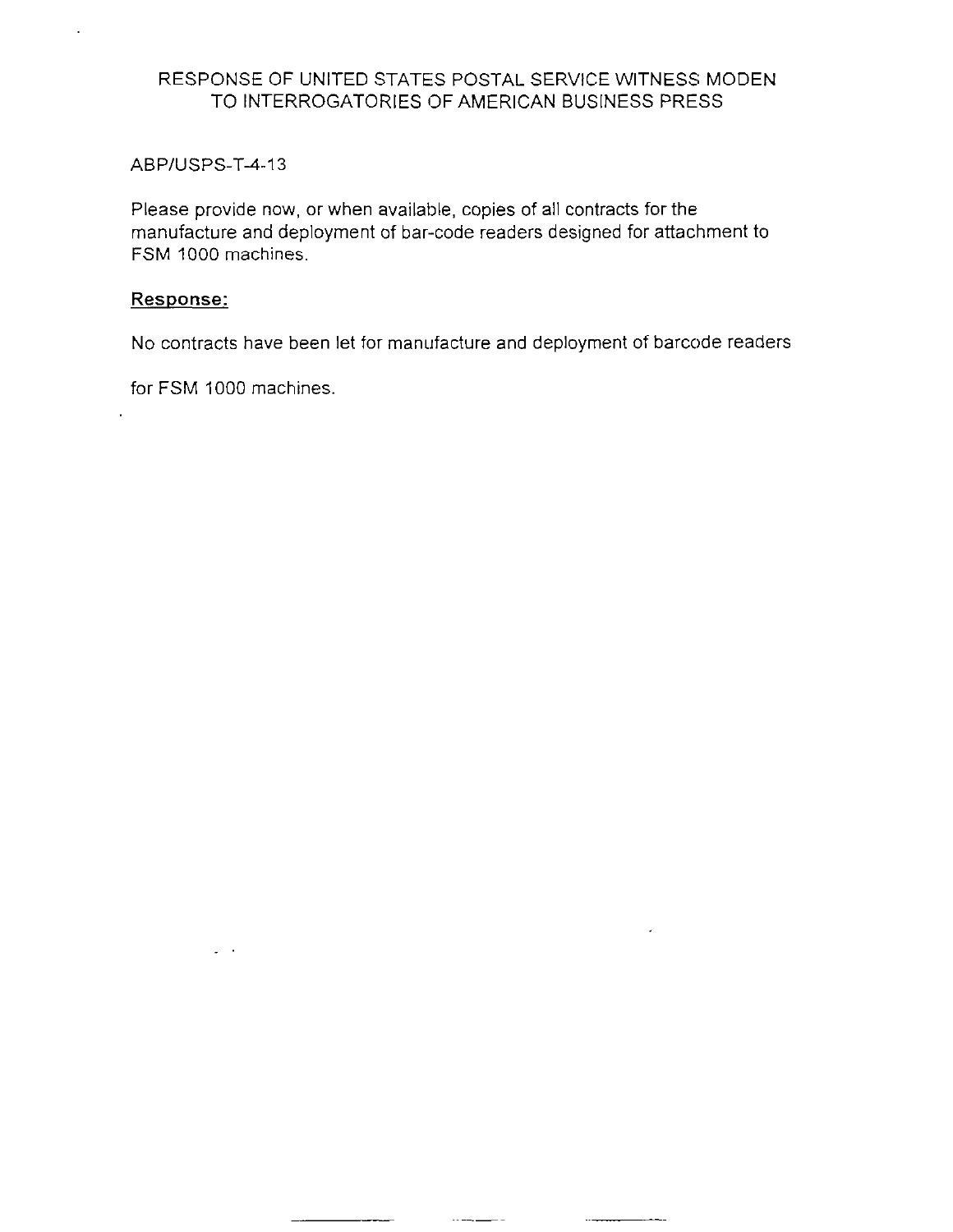ABP/USPS-T-14

How many of the 812 FSM 881 flat sorters, whether or not retofitted with OCR capability for non-bar-coded pieces (USPS-T-4, p. 13, lines 7-9), now have barcode readers to recognize mailer-applied bar-codes? If not all FSM 881 flat sorters have BCR capability, explain why some do and some do not.

## Response:

All of the FSM 881s have barcode readers.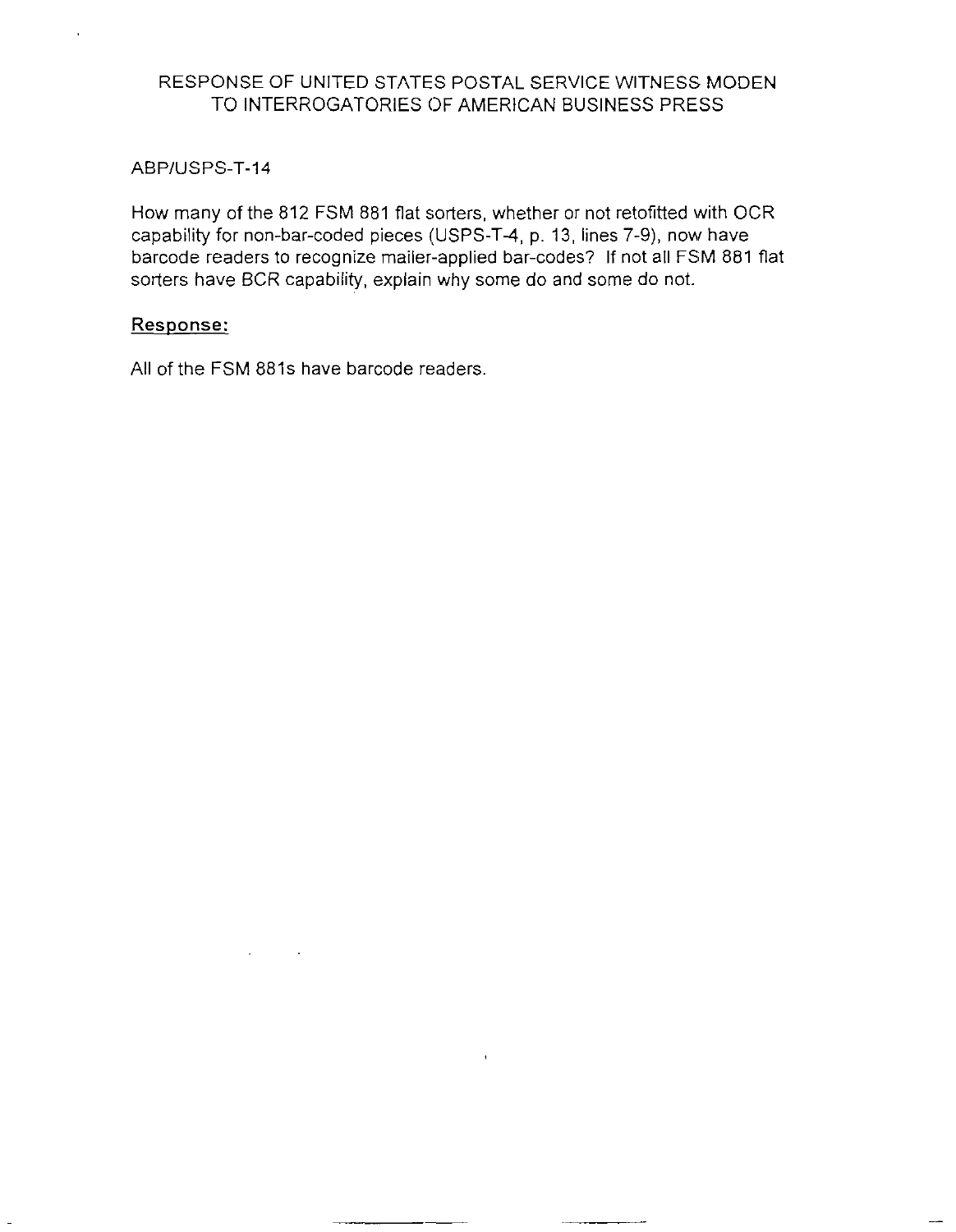ABP/USPS-T-4-15

Confirm that your response to DMA/USPS-T-4-1 (c) that Witness Tolley, Exh. USPS-GA, projects the distribution of barcoded letters and flats for the FY 1997- 1999 period is not completely accurate, because Witness Tolley does not project volumes of automated periodicals in the Exhibit.

## Response:

Confirmed. This is also applicable to DMA/USPS-T4-1(b).

 $\mathcal{L}_{\rm{max}}$  and  $\mathcal{L}_{\rm{max}}$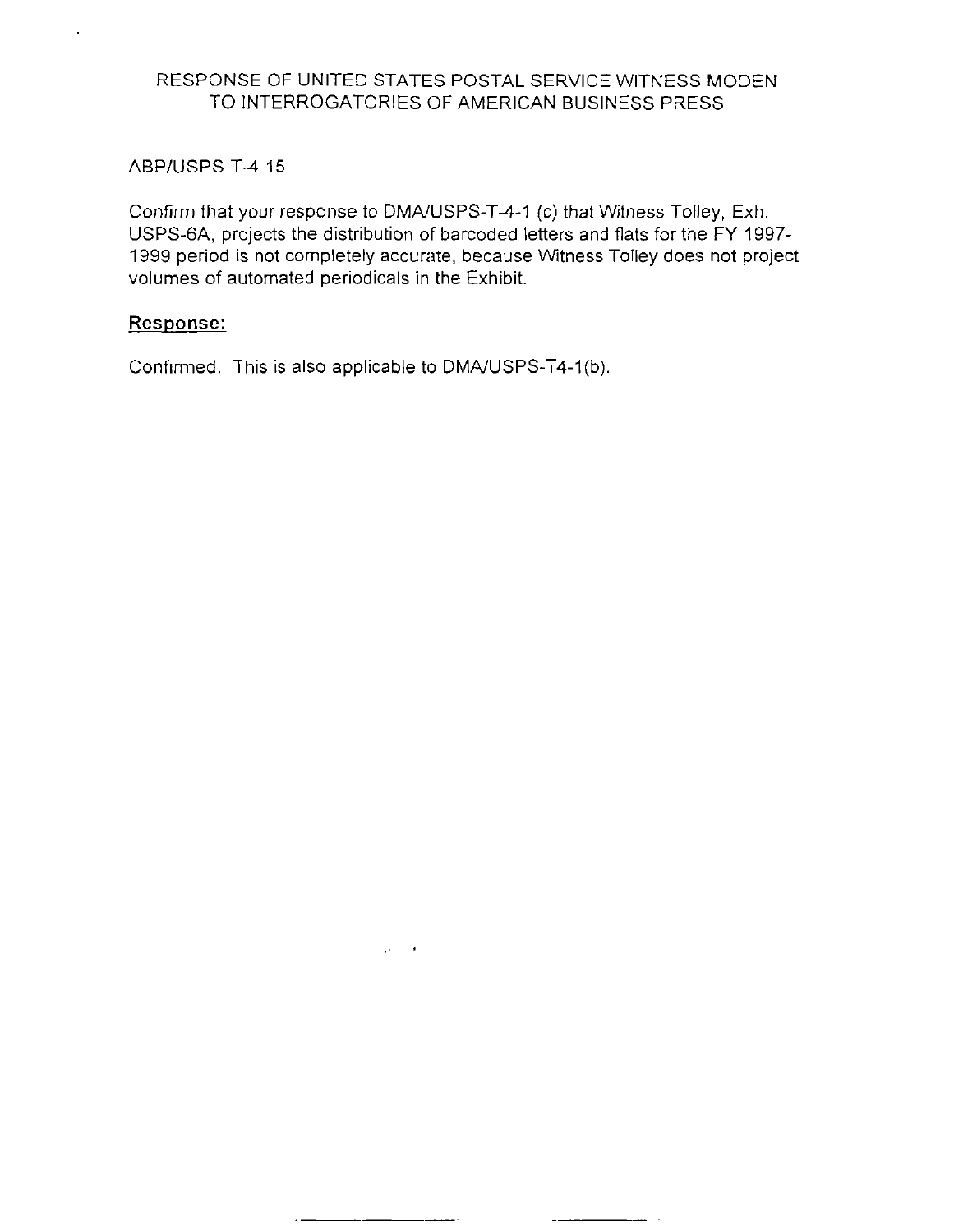I, Ralph J. Moden, declare under penalty of perjury that the foregoing answers are true and correct, to the best of my knowledge, information and l, belief.

Rabble J Mod

Dated:  $\frac{9}{3}/3$